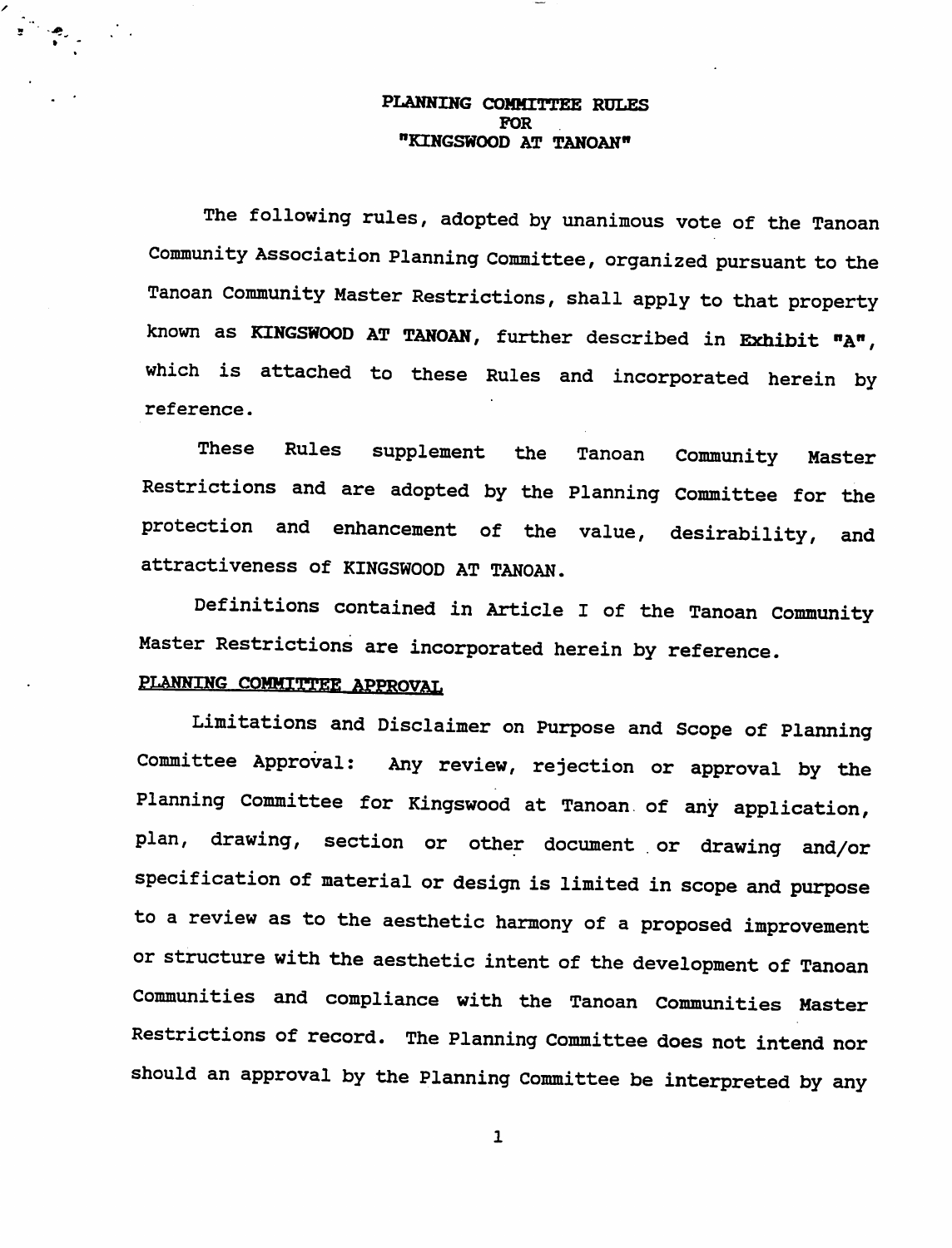person or entity to encompass anything other than an approval of the aesthetics of the proposed improvement or structure. The Planning Committee does not have the expertise nor is it within the scope of their purpose to review, analyze, inspect, or approve any specific structural, engineered, foundational, or material specification or design for any sort of suitability or adequacy in design for the nature of or type of soil condition existing in the subdivision development. The Planning Committee approval or disapproval does not extend to any manner of construction methods, techniques, or materials nor to the structural integrity of any architectural or engineering design for improvements, structures, or landscaping features to be placed on the lot. The Planning Committee would specifically refer the owner or builder to the Geotechical Investigation for the Champions Area (which includes Kingswood at Tanoan) and the findings and recommendations of Fox and Associates of New Mexico, Inc., Consulting Engineers and Geologists contained therein. The Planning Committee further refers the owner to the instructions, limitations, and warnings contained in said Geotechnical Investigation for the Champions Area (which includes Kingswood at Tanoan) when considering the type and design of any improvement or structure to be placed on the lot and specifically in the planning and design of walls and landscaping.

1. Any owner proposing to construct or reconstruct improvements or structures or to recolor, refinish, or alter any part of the exterior of any improvement or to perform any work which requires a building permit to be issued by the City of

 $\overline{2}$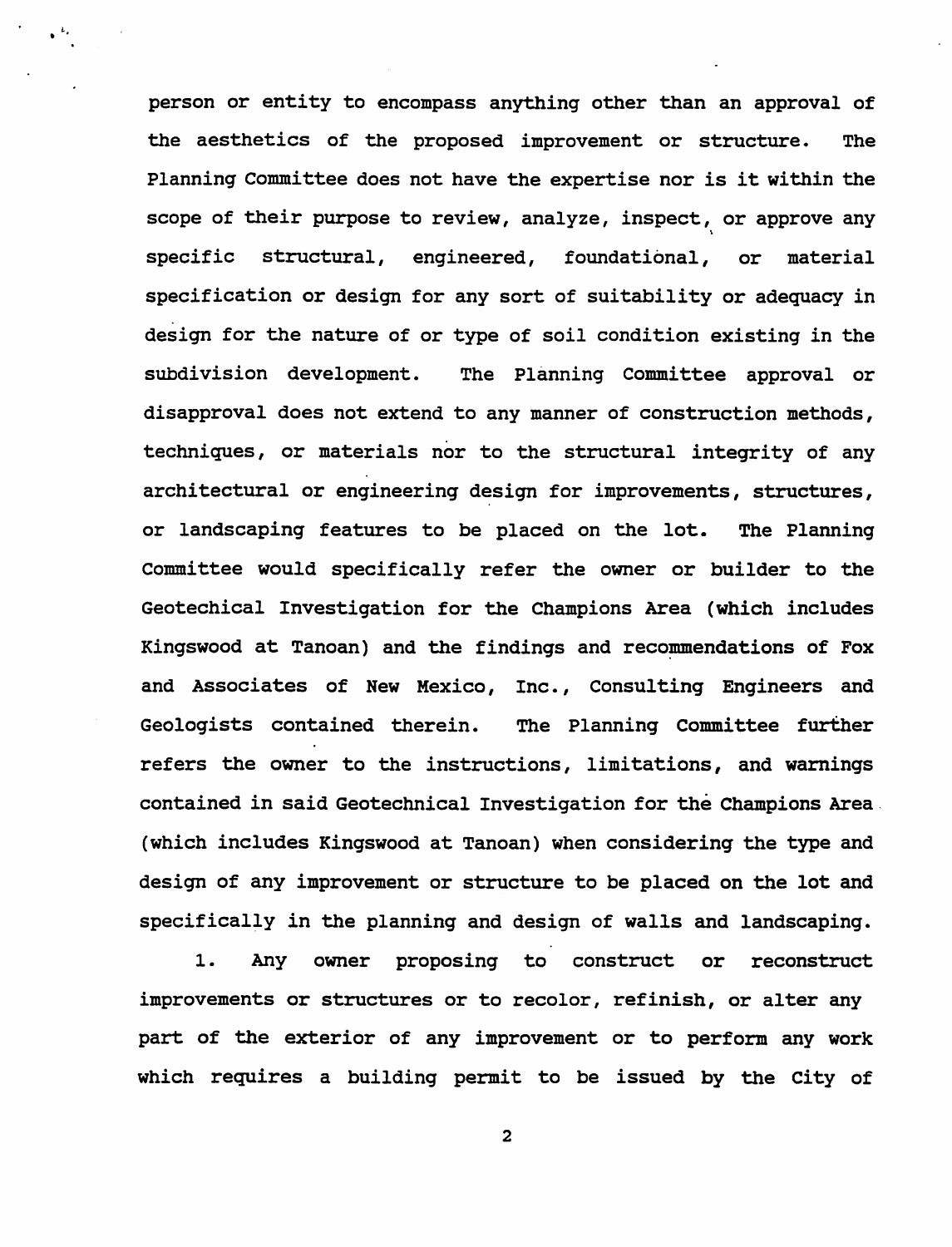Albuquerque and to further include landscaping and landscaping construction including ponds, waterfalls, stairs, retaining walls, or other structural components, which are visible from any street or common area, shall apply to the Planning Committee for approval.

2. The owner shall make application for any such construction by submitting to the Planning Committee the following:

a. One copy of a completed application form provided by the Planning Committee, which shall include the legal description of the property.

b. A complete set of construction drawings including elevations which identify construction materials. Such drawings shall include a roof plan, colors, and samples of exterior materials and colors, wall sections, the owner's proposed construction schedule, and exterior garden and retaining wall sections.

c. A site plan which shows the topography and drainage of the lot. Contour lines shall show existing grade and indicate any grade changes of more than one foot (1') that will be caused by the construction. The site plan shall also locate and identify all construction including, but not limited to, .storage sheds, pool houses, etc., their roof overhang lines, and finished floor elevations, all setbacks at point of minimum perpendicular distance to each property boundary, all walks, drives, patios, decks, and walls and/or fences and their construction materials.

d. Landscaping plans shall include location of sprinkler lines and sprinklers and drainage from the lot.

 $\overline{\mathbf{3}}$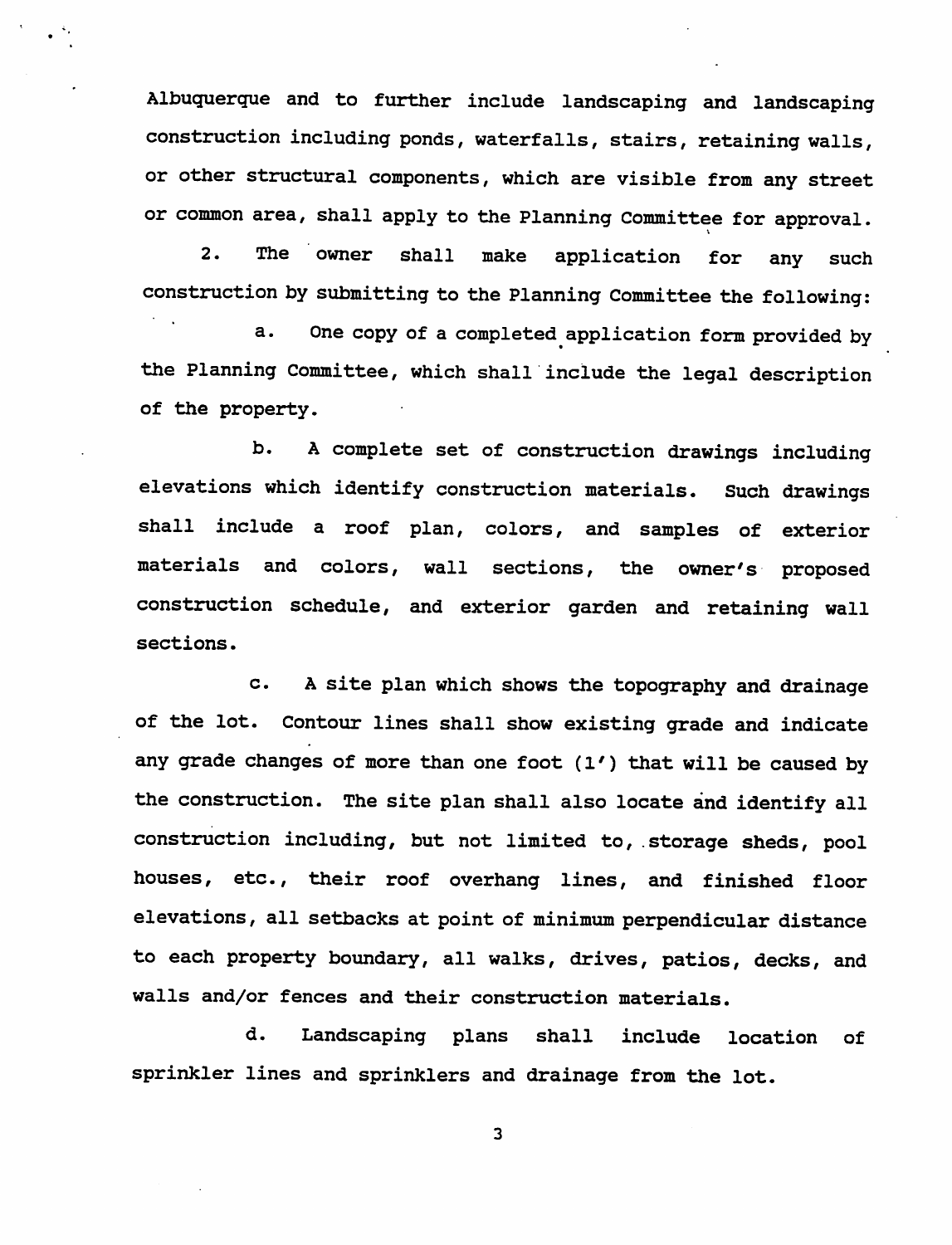e. If deemed necessary by the Planning Committee, the following may be required as part of the application:

- (1) Details of exterior furnishings.
- (2) A drainage report prepared by a registered engineer.
- (3) An architect's rendering showing the proposed construction. If the proposed construction is on a golf course lot, an architect's rendering showing a perspective view of the rear of the proposed construction may also be required. These renderings may be pencil or ink drawings.

Each application for plan approval by the Planning Committee shall be accompanied by a Planning Committee review fee of \$0.00.

3. Planning Committee approval or disapproval shall be given in conformity with Section 3.06 of the Tanoan Community Master Restrictions.

#### ARCHITECTURAL DESIGN STANDARDS

4. Residential homes in Kingswood at Tanoan shall have a minimum of square feet of living area, as follows:

- a. Lots 58, 68 and 69 shall have a minimum of 1,600 SF of living area.
- b. Lots 50 through 57, 60 through 63, 65 through 67 and Lot 70 shall have a minimum of 1,700 S.F. of living area.

 $\overline{\mathbf{4}}$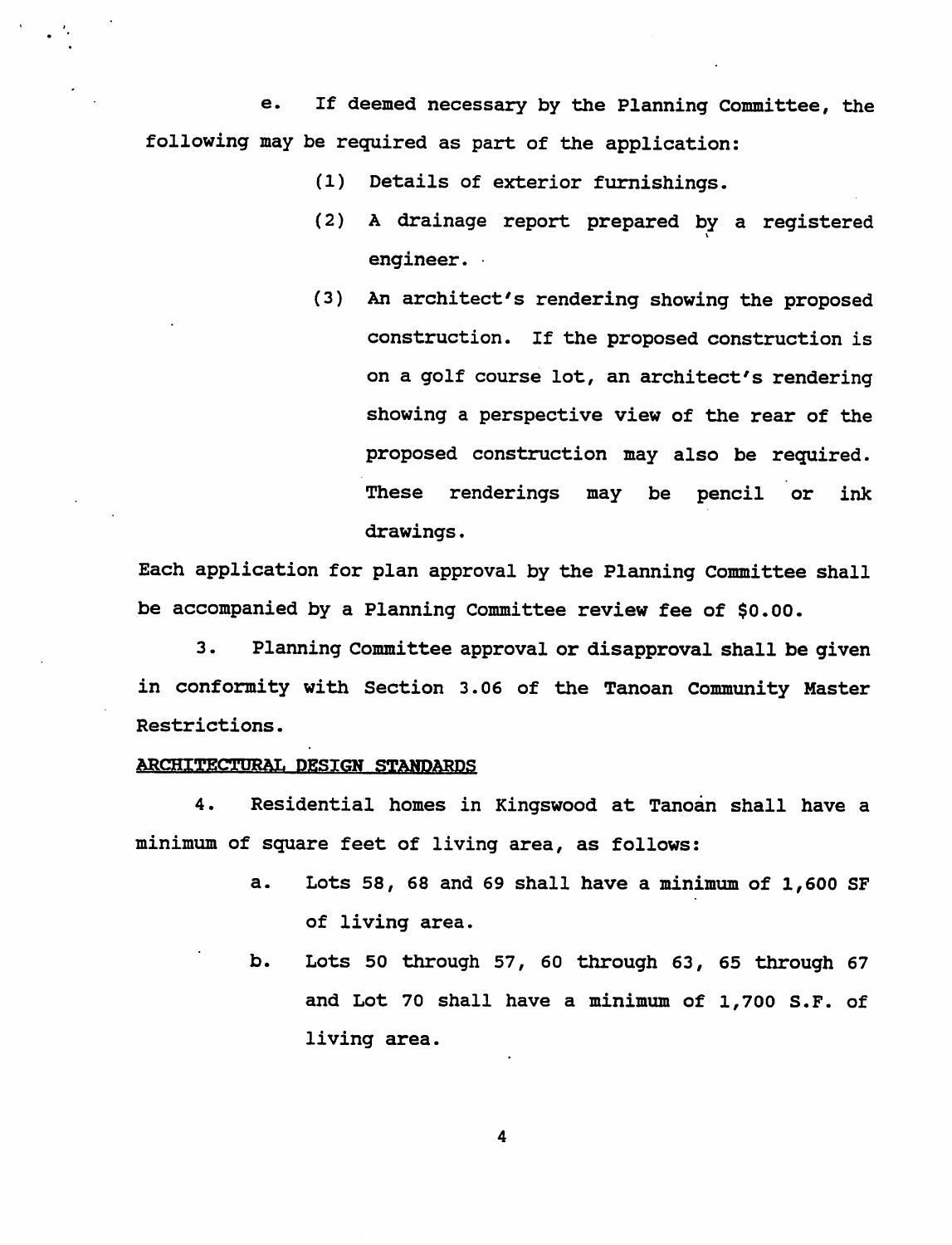c. Lots 1 through 49 shall have a minimum of 2,000 SF of living area.

Living area shall include heated and/or air-conditioned areas and shall exclude garages.

5. Any residence, structure or improvements on any lot shall not exceed two stories and shall be limited to a maximum height of twenty-six feet (26'). "Height" means the vertical distance above grade three feet (3') from the structure to the highest point of the tope of a parapet of a flat roof or to the average height between the plate and the ridge of a gable, hip or gambrel roof.

6. No structure or improvement, except where specifically permitted herein shall be constructed:

- a. Within twenty-five feet (25') from the front property line of the lot. A front courtyard wall up to six feet (6') in height is allowed except that it must be located behind twenty feet (20') from the front property line. The setback is measured from the front property line to the closest part of the structure.
- b. Within fifteen feet (15') from the rear property line of the lot.
- c. side property setbacks shall conform with City of Albuquerque (R-1) zoning ordinances except as RT<sup>1</sup> approved by City of Albuquerque variance hearing. In no case shall the distance between two residential buildings be less than ten feet (10').

 $5 -$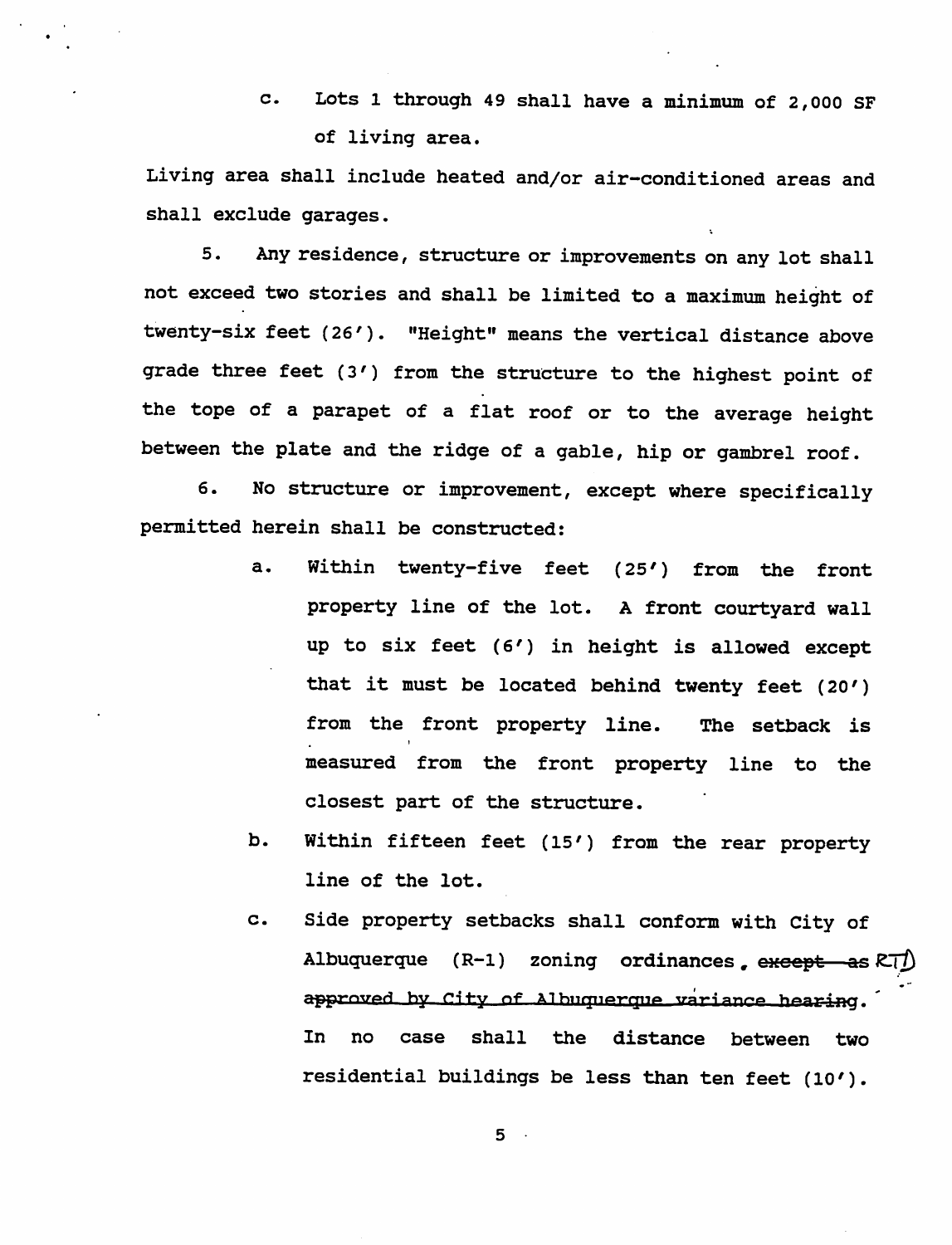On Lots 1 through 49, side yard setbacks shall be a minimum of five feet (5') on one side and a minimum of ten feet (10') on the other side,

d. Within fifteen feet (15') of the property line which abuts a street on a corner lot provided the front of the structure or improvement shall be constructed in accordance with paragraph 6.a. above.

7. Every residence shall have a garage with at least a twocar capacity. Garage doors shall be of the overhead design and they may not exceed nine feet (9') in height. A single lot may not have more than three (3) garage spaces facing the street.

8. Each residential unit must a minimum of two paved offstreet parking spaces which may include the drive path from the street to the garage. At least two off-street parking spaces shall be accessible to the main entry of the residence.

9. All lots must have sidewalks which shall be four feet (4') wide and of concrete construction. This sidewalk may meander anywhere in the area between the curb and a line fifteen feet (15') behind the curb so as to be incorporated within the landscape plan; however, it must be located immediately adjacent to the curb at the side property lines.

10. The exterior appearance, the size and the siting on the lot of all structures of the residence, appurtenant structures and improvements, must be consistent with the high-quality standards established for Kingswood at Tanoan Neighborhood and the appearance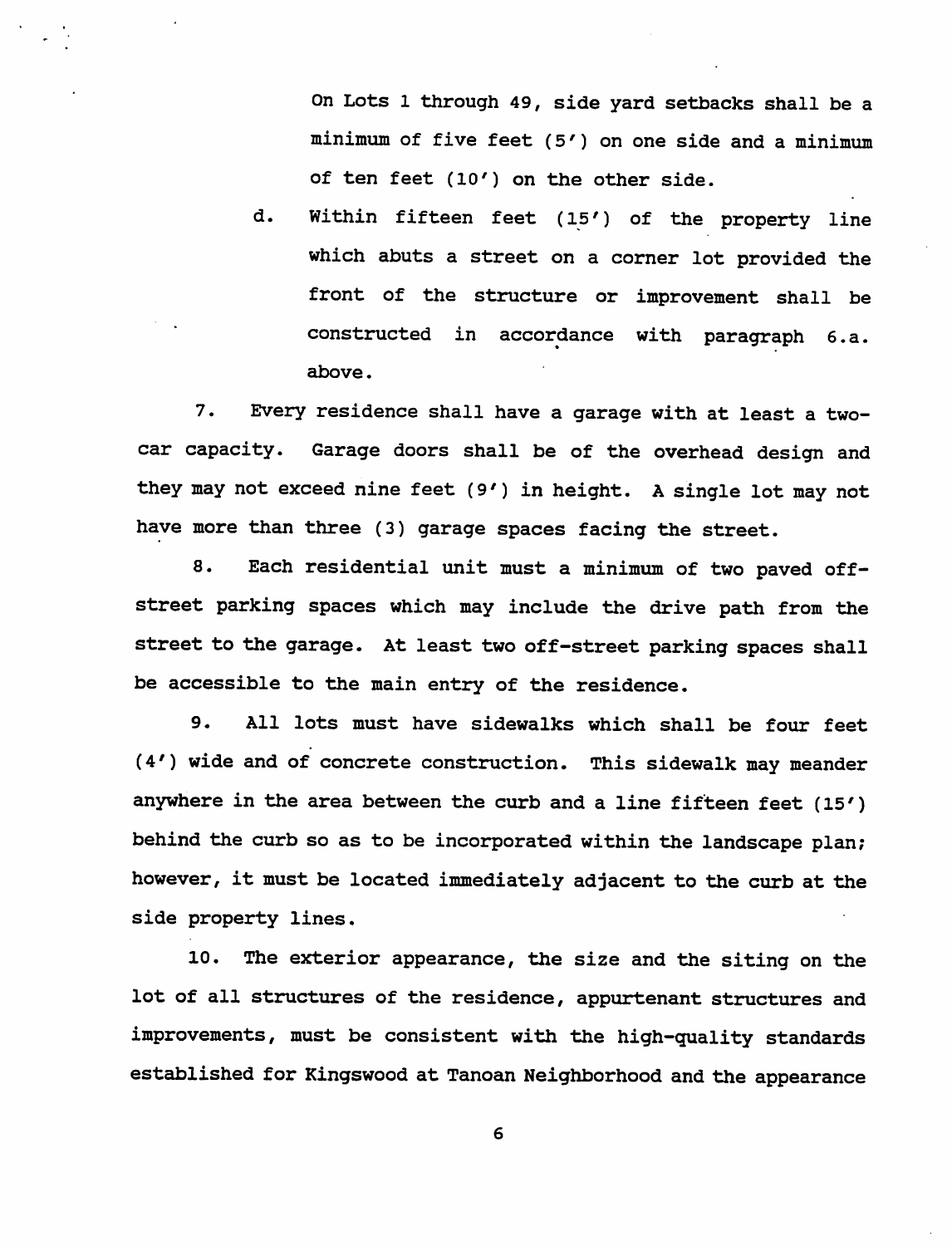must be consistent, compatible with and complimentary to preceding construction in the subdivision. The committee may deny approval of plans for a structure or improvements which complies with applicable setbacks and height restrictions but is sited on a lot and is of a size which makes the structure not compatible with or complimentary to preceding construction on any adjacent lot.

# *CONSTRUCTION STANTlAPnc;*

11. Exterior finishes of all residences, structures, or improvements on the lots shall be wood, adobe, stucco, stone, slump rock, or brick and shall be white, natural earth tone colors, or other subdued colors which must be pre-approved by the Planning Committee that will not clash with the exterior color of other structures either on the subject lot or adjoining lots.

12. The roofing materials of all residential units, improvements and other structures having pitched roofs which are visible from the street, the golf course, or common areas shall be clay tile, concrete tile, wood shakes or cal shakes (or other brand of similar construction), if concrete tile is used, a color sample and complete manufacturer's specifications for the brand and type must first be submitted to the Planning Committee for approval. No other roofing material will be allowed.

13. No reflective finishes (other than glass) shall be used on exterior surfaces (other than surfaces of hardware fixtures), including but not limited to the exterior surfaces of any of the following: roofs, all projections above roofs, retaining walls, doors, trim, fences, pipes, equipment, mailboxes, and newspaper

 $\overline{7}$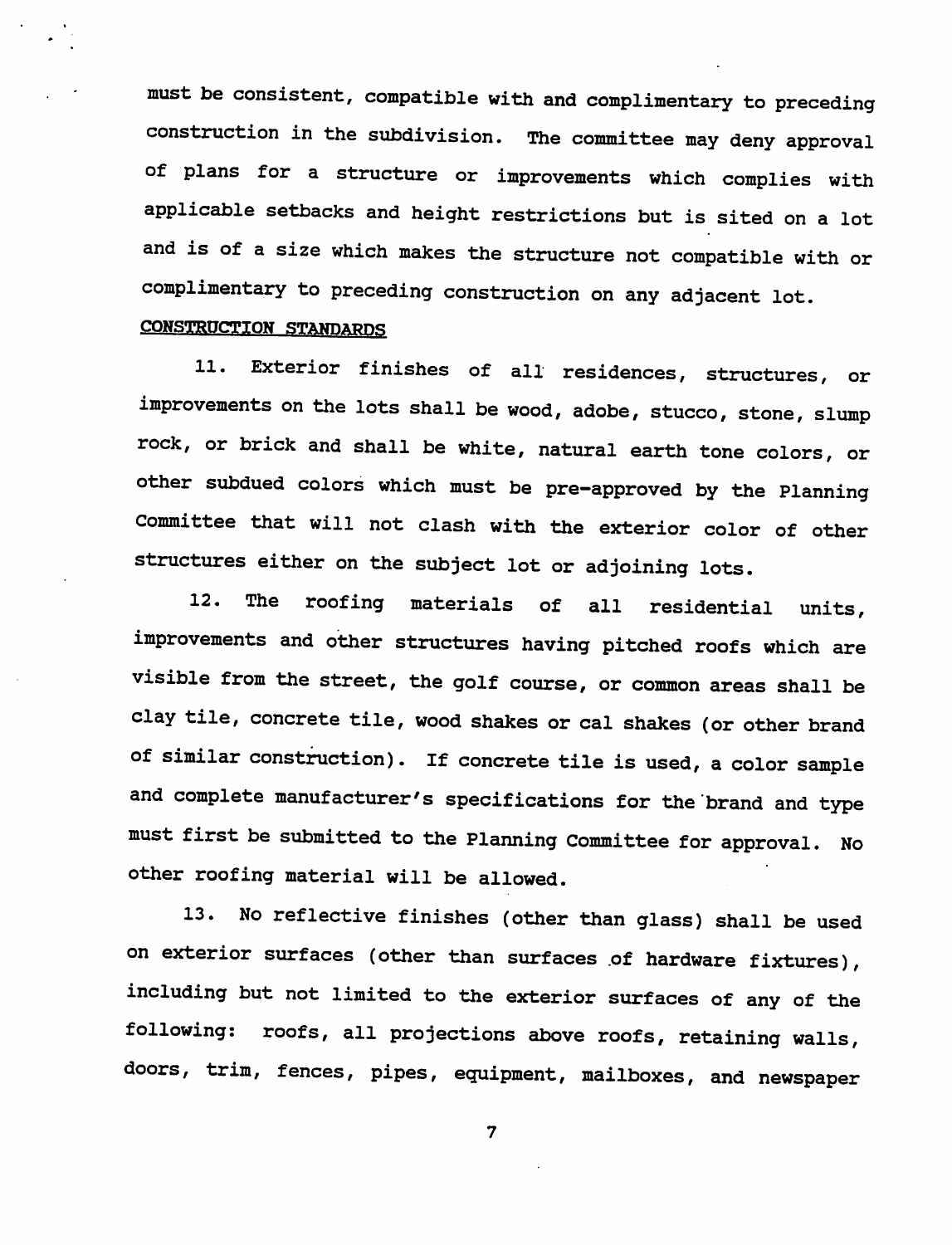tubes.

14. Air-conditioning, heating and other machinery may be maintained in or on roof areas of flat-roofed structures, but they must be shielded from view if they are visible from any street, the golf course, or any common area within the subdivision. The visual screening of such equipment must be accomplished by parapets which are an integral part of the improvement or structure, and must be shown in detail on the plans submitted to the Planning Committee.

15. Air-conditioning, heating, and other machinery may not be maintained on roof areas of pitched roof structures. Such equipment must be located either within the structure, or ground mounted on a concrete pad at a location that is shielded from public view.

16. Solar energy collectors shall be allowed only if constructed in such a manner as to create an aesthetically pleasing appearance with all mechanical and support apparatus to be covered or shielded from view from adjoining properties, the street and/or golf course. Roof-mounted collectors must be incorporated into roof to look like skylights.

### **WALL REOUTREMENTS**

17. All lot property lines along the entire south side of the Subdivision adjacent to Academy Boulevard and along the east side of the subdivision adjacent to Eubank Boulevard have to be fenced with a perimeter wall. Said fence is to be white slump block and built to a height of approximately seventy-two inches (72") from street side. No other fencing material shall be used in this area.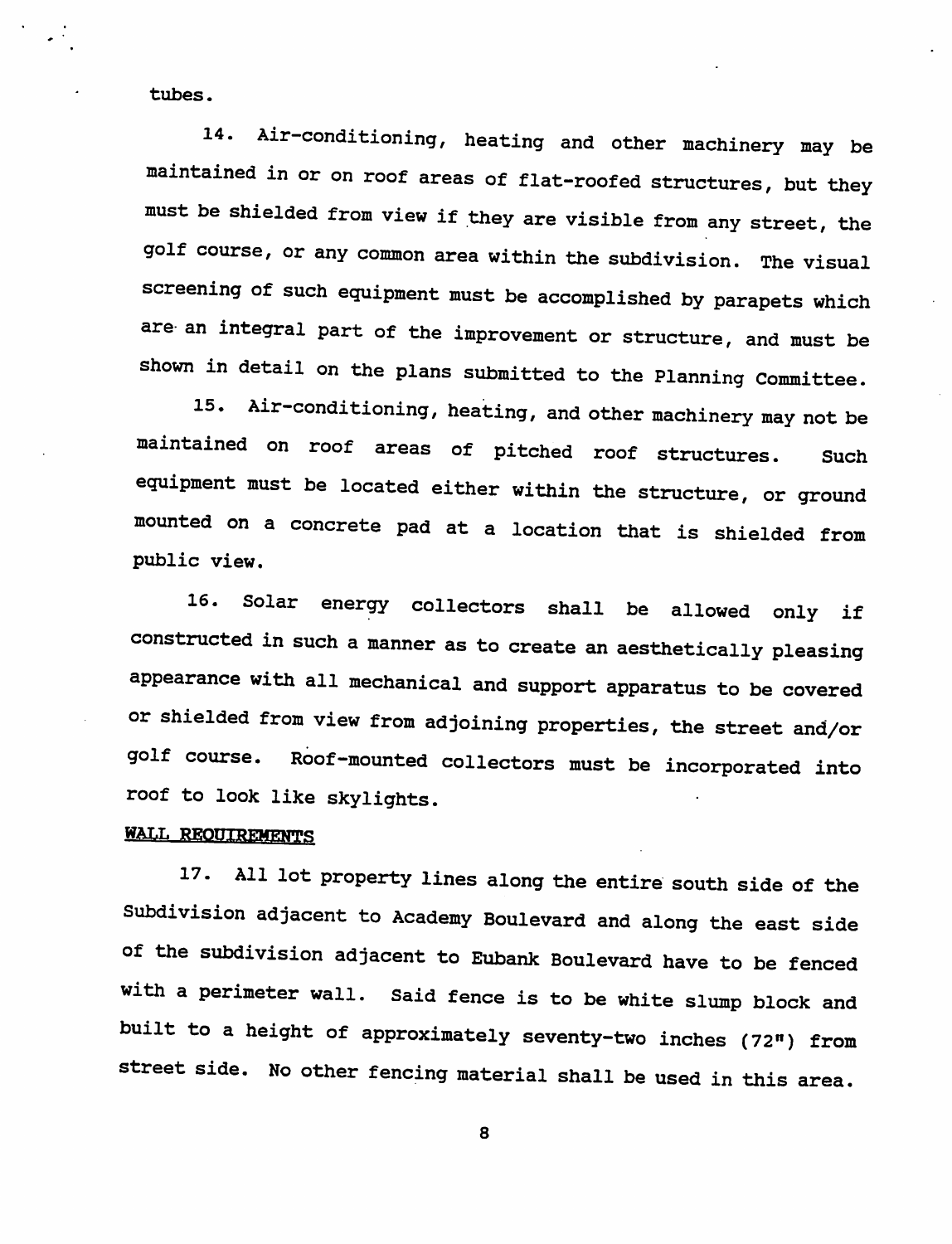18. On golf course lots, the rear fence has been constructed with fencing constructed of white slump block to a height of approximately twenty-four inches (24") and ornamental wrought iron from approximately twenty-four inches (24") to approximately sixty inches (60").

19. on golf course lots, where back yard swimming pools are installed, the white slump block portion of the rear lot line wall may be raised by one foot in order to meet the six-feet (6') height that is required by city codes. This modification can only be done by a block wall contractor at the owner's/builder's expense. Owners are hereby cautioned not to regrade their backyards to a higher level at the time a swimming pool is installed. Golf course walls may not be raised any more than one foot.

20. Lot line walls shall be a minimum of fifty-six inches (56") high or forty-two inches (42") above finished grade of the lot on the high side, whichever is greater, or higher, as necessary to comply with City code as it pertains to swimming pools. Costs of wall and matching finish of neighbor's side to be borne by swimming pool owner. All side fences must extend from the rear property line frontward at least to the rear of the house on both sides. If the rear location of one house is unknown, the side fence shall extend at least three feet (3') forward from the rear of the known house location.

21. Where there is a grade difference of more than eighteen inches (18") between two lots, a retaining wall shall be required which will extend to a point where the grade difference becomes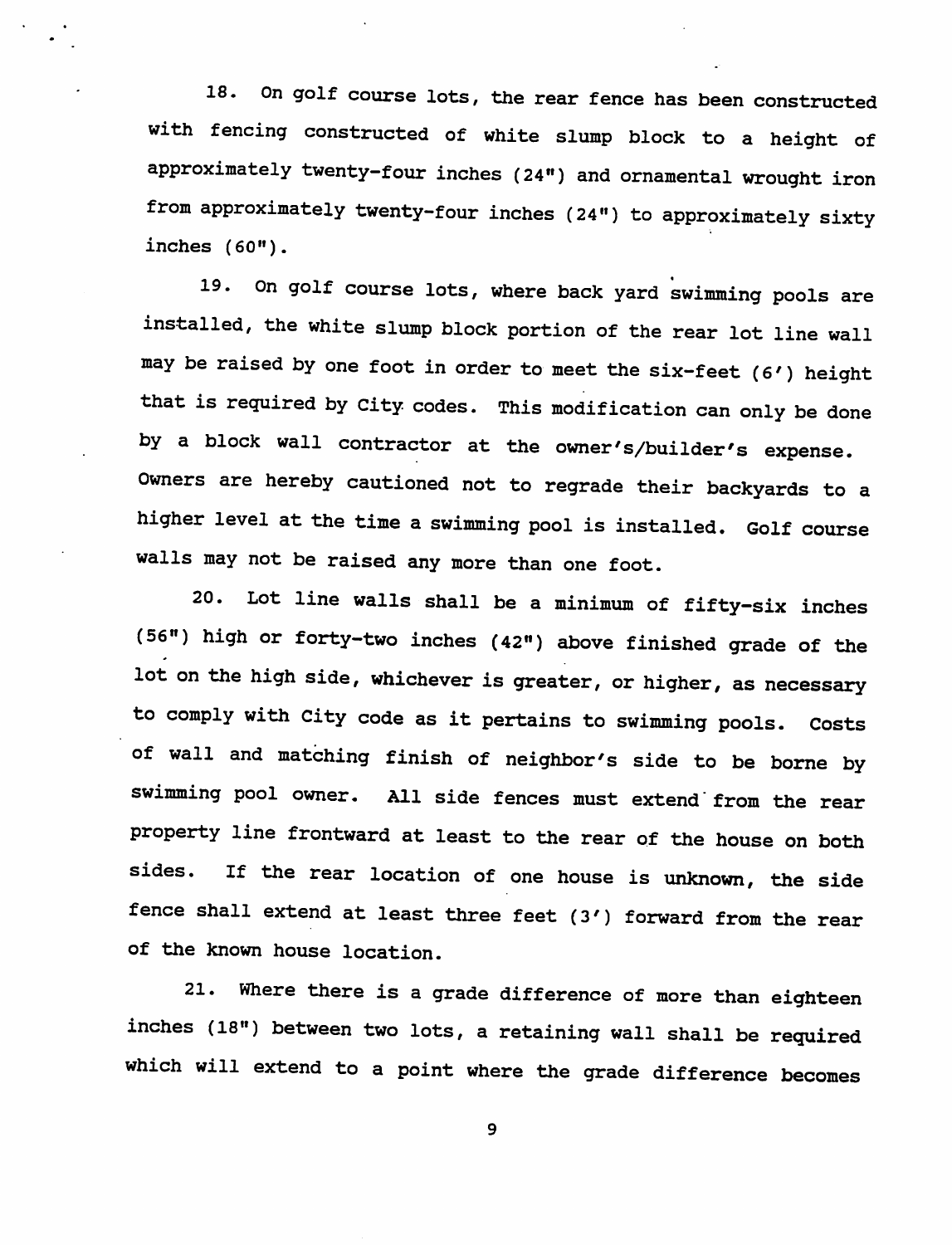less than twelve inches  $(12<sup>n</sup>)$ . No retaining wall extending to the front of a lot shall be constructed to a height which obstructs the visibility of the yard or driveway of motor vehicle using the streets.

22. Any retaining wall, side lot line fence, or side lot line fence return that is not adjacent to the golf course or a common area and that is visible from the street shall be finished in a material or color and texture that is compatible with its parent structure or white slump block.

23. Chain link, welded wire, or welded pipe fence enclosures shall not be permitted on any lot in any area where they may be easily seen from the street, golf course, or neighboring lots. In no case may these materials be used for lot perimeter, rear or side yard return fencing. In no case will barbed wire fencing be allowed anywhere on a lot.

24. All gates providing access between the front and back yards must be constructed either of ornamental wrought iron with a permanently attached backing (material and color to be approved by Planning Committee; landscaping may be used in lieu of backing to provide screening if approved by the Planning Committee) or of naturally finished wood, or they may be painted to match the color of the parent structure or the color of the trim.

25. All fences and walls shall be constructed on a level plane (except accent walls), adjusting to grade differentials by stepping down the slope, in these cases, the height limitations shall be enforced as an adjusted average (e.g., on sloping ground,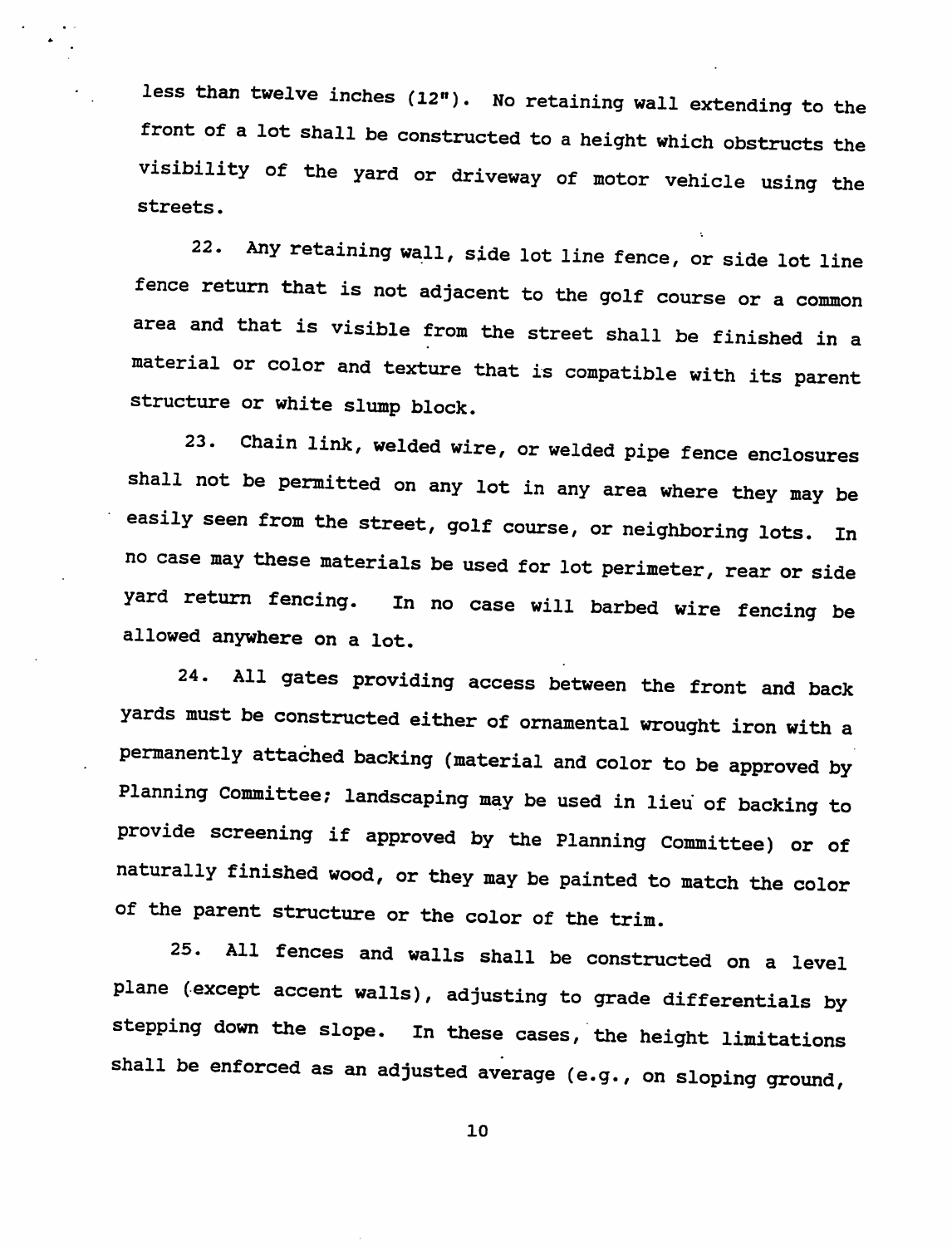an average 60" wall may be 66" above grade at one end of the section and 59" at the other end).

# *W.T.TS - PRIVACY AUD TAMrer^PJjgg*

26. Walls for purposes of visual screening, privacy, protection of swimming pools, etc., may be constructed between the front and rear setback lines, provided their style, color, and materials are compatible with those of the residence and other structures and improvements to the lot.

27. A solid wall may be located between the front property line and the front setback line not to exceed thirty-six inches (36») in height (except as allowed in paragraph 6.a. of this document) from the lowest grade as shown on the grading plans on file at the City of Albuquerque, and provided that its style, color, and materials are compatible with the residential unit and other appurtenant structures and improvements on the lot.

28. All front yards, side yards facing the street on corner lots, and rear yards on golf course lots must be landscaped within six (6) months of completion and/or occupancy of the residential unit on the lot.

29. Landscaping shall be in conformance with the following:

a. Forty percent (40%) of all front yards and forty percent(40%) of the side yards adjacent to the street on corner lots must be natural grass. To determine the size of the yard, front yards must and side yards shall be defined as that area between the back of curb and the front and/or side facade of the dwelling excluding the sidewalk adjacent to the curb (street walk).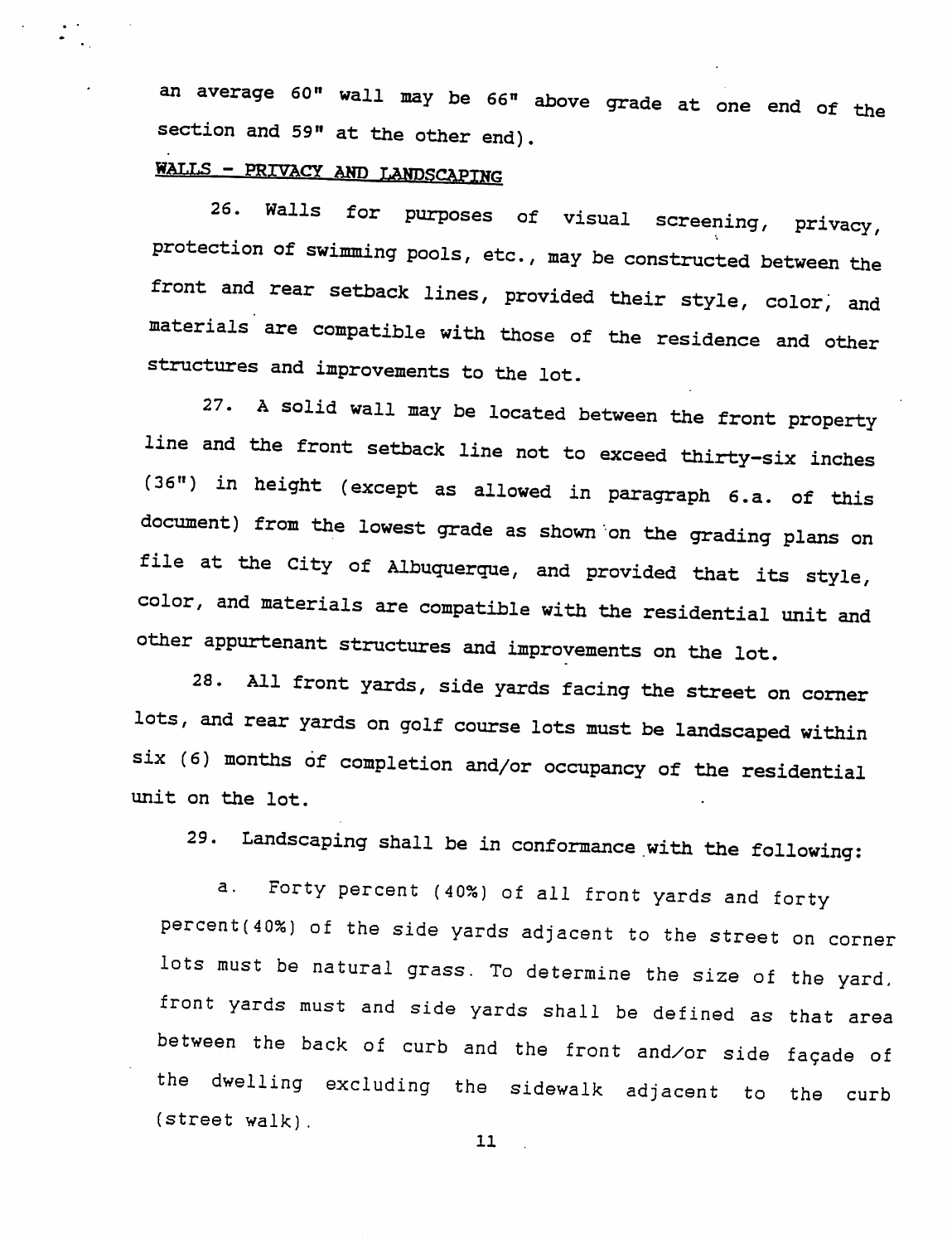*b. The remaining sixty percent (60%) shall include the lead walk to the main entry of the dwelling unit and balance maybe grass or other landscaping material, as approved by the Planning Committee, used as an accent material.*

*c. Ifrock is used as an accentmaterial, it shallnot be volcanic rock or cinder, and therocked area must contain atleast one5-gallon plant for every 25-square feet ofrocked area.*

*& The use of at least one (1) deciduous or evergreen shade tree of at least two-inch caliper is required in each front yardlandscaping plan except cornerlots which will require two (2) similar trees.*

30. The landscaped easement areas, a defined in the Annexation Declaration, are areas for the common enjoyment and benefit of all owners, and therefore, the plans for the lots shall show no landscaping or improvements located within the landscape easement areas.

#### *MISCEUANEOnf!*

31. Mailboxes shall be located adjacent to the street, shall be forty inches (40") above the curb, and shall be of U.S. Mailbox standard size whose dimensions are approximately 6-3/8" by 19" x 8-3/4". The mailbox may be either white, black, or painted to match the primary color of the house or its trim. The base shall be no larger than 8" by 20" by 40" and may be of one of the following:

a. Masonry construction, finished with stucco if the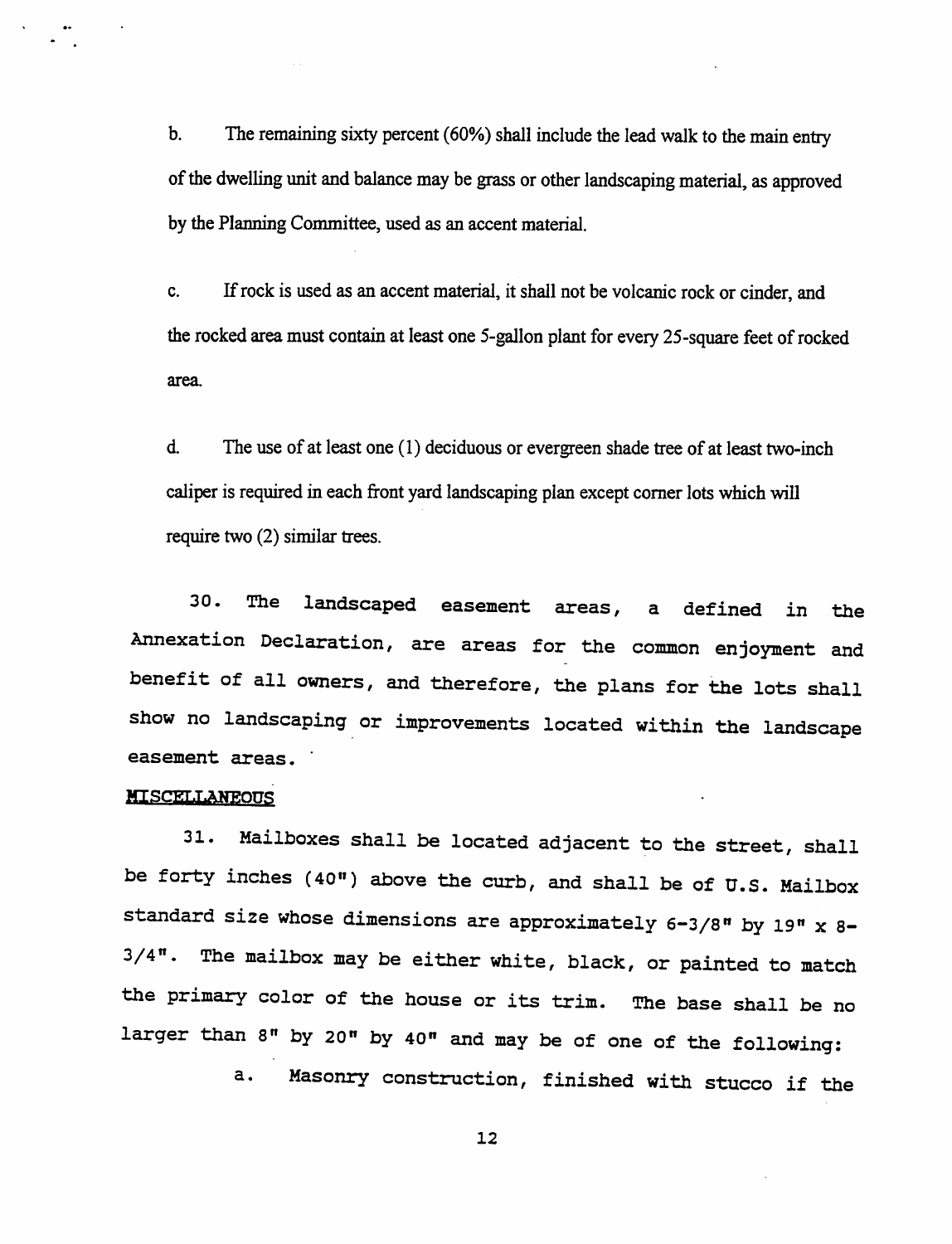primary exterior material of the house is stucco and provided it matches the stucco color of the house.

b. Brick, if the primary exterior material of the house is brick and provided the color matches the brick used on the house.

c. Wood, finished naturally or painted to match the trim or the primary color of the house.

d. Wrought iron, painted either black or white.

32. No radio, citizens band, HAM, or other aerial, satellite dish, antenna, or tower, whether for transmitting or receiving, or any support thereof shall be erected, installed, placed or maintained, except those devices which may be erected, installed, placed, or maintained and used entirely under the eaves or enclosed within a building or structure which do not extend above the highest point of the roof, and must be approved by the Planning Committee.

33. Ground-mounted air-conditioning units, ground-mounted solar energy collectors, pool equipment, other machinery, trash and garbage receptacles, clotheslines or other outside clothes-drying or airing facilities shall be enclosed within a fenced service area or areas for which fencing or screening is harmonious with the overall design of the structure on the lot and would shield these structures in such a way as not to be visible from streets or the golf course.

34. Basketball goals may be erected only with the prior approval of the Planning Committee.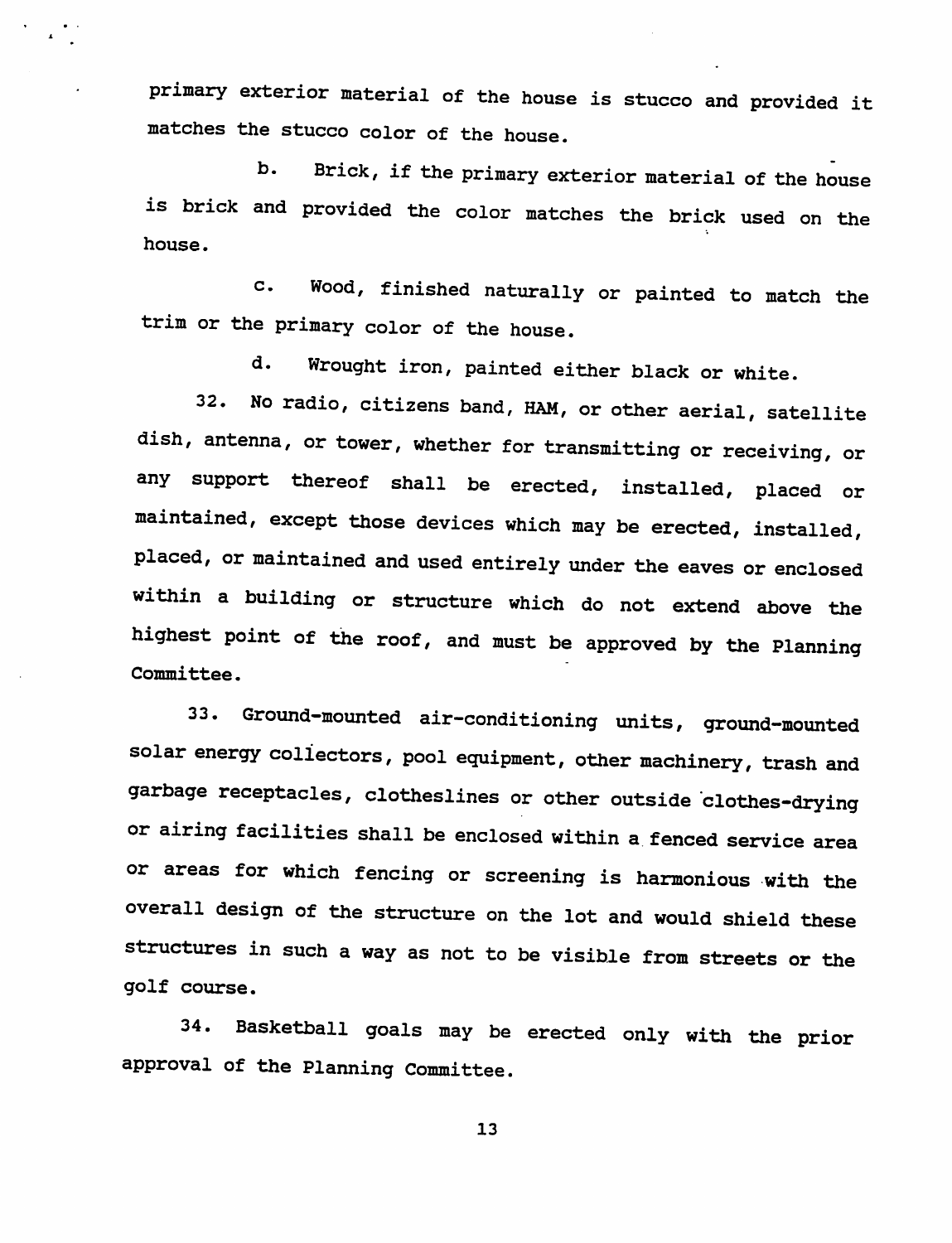#### **POLICIES**

35. Plans will not be considered for approval if any outstanding indebtedness exists against the subject lot (i.e., Tanoan Community Association Assessments).

36. Plans will not be considered for approval if the applicant is in violation of any existing Tanoan Committee Rules, and requirements and/or Tanoan Master Restrictions.

37. At the time construction commences, contractor will provide a container(s) or enclosures(s) for discarding building material which is easily displaced by wind. All discarded building material, trash, debris, etc., will be removed from the construction site as needed and all vacant lots within the subdivision will be maintained in a clean manner.

38. Construction of the residence shall proceed expeditiously and must be ready for occupancy within eight (8) months from the commencement of construction.

THESE RULES WERE ADOPTED BY UNANIMOUS VOTE OF THE TANOAN COMMUNITY ASSOCIATION PLANNING AND ARCHITECTURAL COMMITTEE ON THIS  $\mathcal{L}_f$   $\mathcal{L}_m$ DAY OF  $\frac{\text{Mncl}}{\text{M}}$ 

 $\frac{1}{\frac{1}{2} \sum_{i=1}^{n} a_i}$ Planning Committee

*a*

**ATTEST** Member